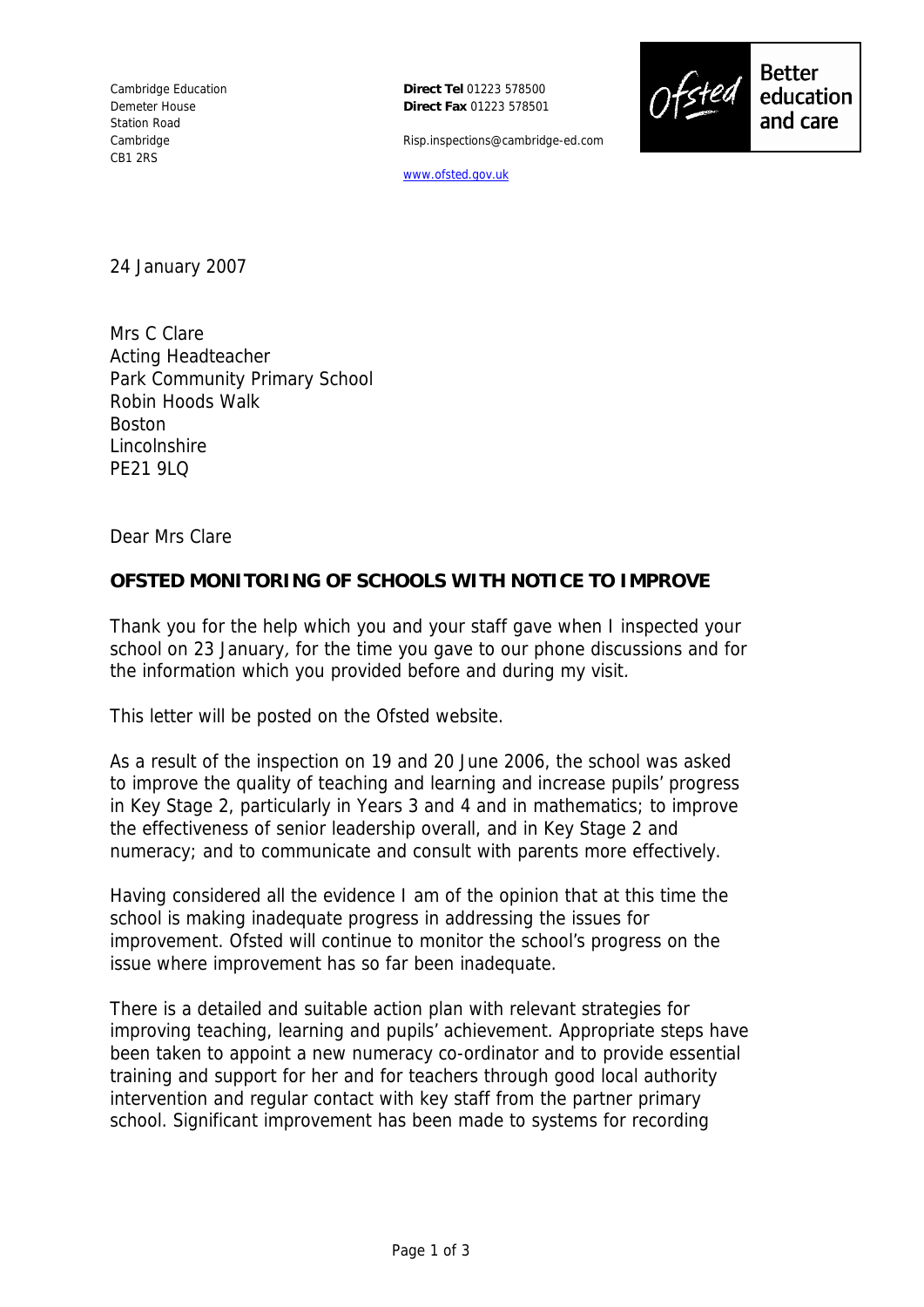

assessments of pupils' work, analysing pupils' strengths and weaknesses, and tracking their progress. However, the school's programme of lesson observations from the autumn term shows variation in the quality of teaching, particularly in Years 3 and 4. Action has been taken to improve this situation in the spring term.

The numeracy lessons observed on this visit were satisfactory overall, although there were good features in some of the teaching. Teachers' explanation was clear; they focused on key terms and encouraged pupils to explain how they had arrived at a particular answer. However, in these lessons, pupils' progress was only just satisfactory, and in some cases, pupils were working well below nationally expected levels. There are still significant gaps in pupils' knowledge and understanding of mathematical concepts and skills and these limit their progress. For some, this also affects their confidence, especially when working independently.

The school's own assessment data from the autumn term shows that, although standards are improving slowly, the standards of most pupils remain below nationally expected levels and the targets set for them by the school. At this stage, pupils' progress in numeracy is inadequate.

Much good work has been done to put systems in place for improvement in teaching, assessment and pupil progress. As yet, there is not sufficient good teaching in numeracy at Key Stage 2 to ensure that pupils' knowledge and understanding improves to the point where they make good enough progress to achieve their targets.

The senior leadership team has been reorganised and now represents all the main areas of responsibility across the school. The acting headteacher, who has been at the school since the beginning of January, has already built staff confidence within a short period of time and has accurately identified, in conjunction with the senior leaders, the key areas for action. Senior leaders are fully engaged in the monitoring and evaluation of their areas of responsibility. Pupils' work in numeracy and teachers' marking have been reviewed and relevant areas for improvement identified. However, systems for regular and rigorous evaluation of teaching are not yet fully in place. The new leaders of Key Stage 2 and numeracy are beginning to have an impact and progress in this area is satisfactory.

There is a comprehensive action plan to improve communication and consultation with parents. As yet, only parts of this have been implemented. The newsletter has been issued regularly. Two meetings for parents have taken place. The latest was welcomed by parents because they met governors, were able to ask questions openly and to express their concerns. The parent questionnaire conducted in the autumn term had a relatively low